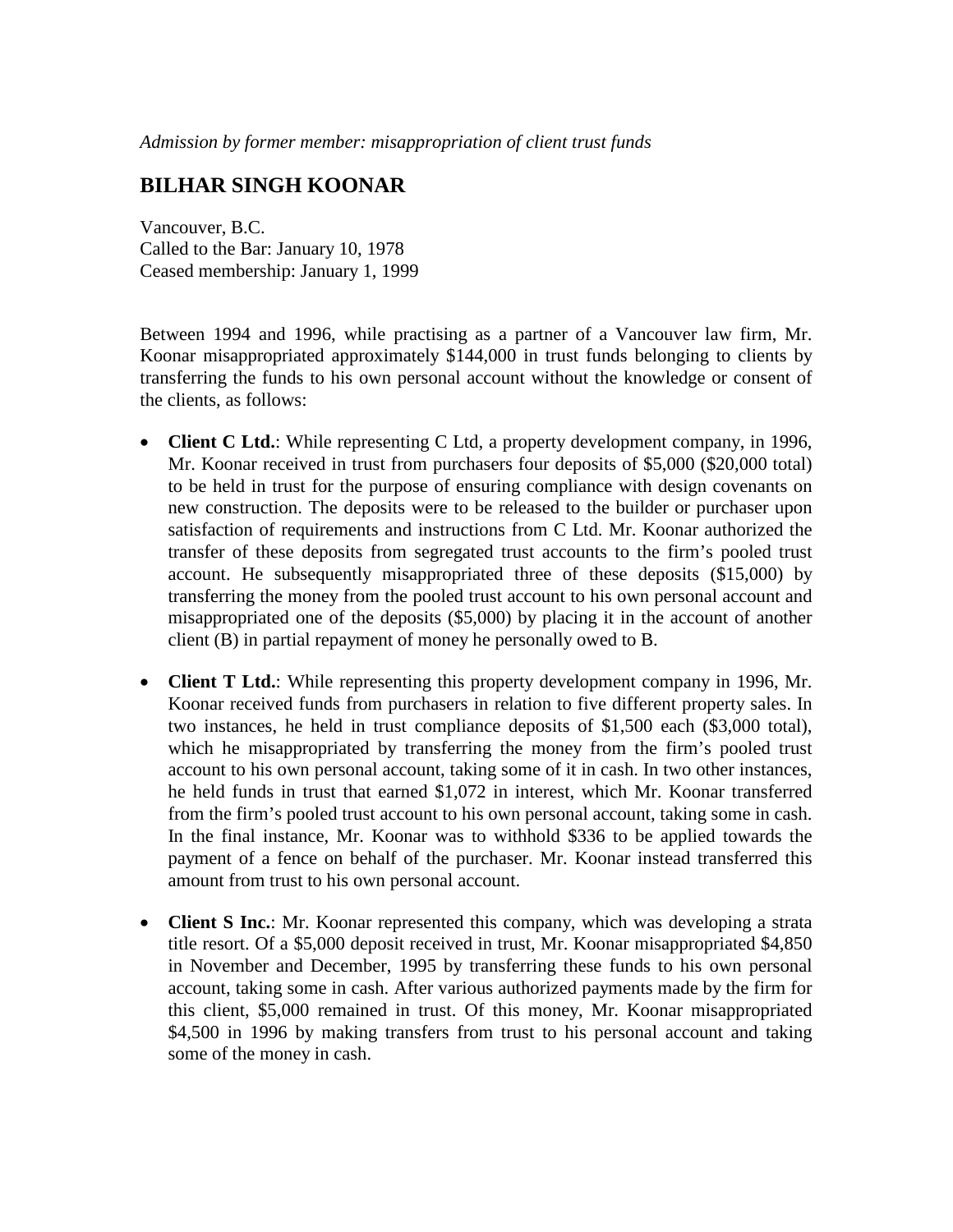- **Client PM**: Mr. Koonar advised this client that \$10,000 would be held in trust by the firm to be applied to various accounts. In January, 1995 Mr. Koonar misappropriated \$8,000 of the money by transferring it to his own personal account. He later misappropriated \$375 of funds held in trust for this client.
- **Client RM**: In April, 1996 Mr. Koonar misappropriated \$5,000 from money held in trust for this client, by transferring it from a segregated trust account to the firm's pooled trust account and then to his own personal account.
- **Client C Corporation**: In the sale of a restaurant, Mr. Koonar's firm received money in trust for this client. Between April, 1994 and August, 1995, Mr. Koonar made 11 transfers of funds from the money in trust to his own personal account, with some of the funds taken as cash, and thereby misappropriated \$78,650 in total.
- **Clients HW and JW**: After advising these clients, the purchasers of a property, that \$2,753.50 was being held in trust pending resolution of a claim of rent arrears, Mr. Koonar misappropriated \$2,750 of these funds by transferring them from trust to his own personal account in February, 1995. He repaid this money to the client in August, 1995.
- **Client SW**: While representing this property purchaser, Mr. Koonar misappropriated \$2,000 held for her in trust by transferring it to his own personal account and taking some of the money in cash.
- **Client AT**: Mr. Koonar misappropriated \$2,500 from this client in June, 1996, by transferring some of the money to his own personal account and taking some in cash.
- **Clients SD and MD**: Mr. Koonar misappropriated \$11,701.01 from these clients by transferring the funds in February, 1995 from trust to his own personal account and taking some of the money in cash. He later purchased a bank draft to repay the client \$10,701 of the funds.

In another matter, in 1996, Mr. Koonar borrowed \$25,000 from a client and thereby violated Chapter 7, Rules 4 and 7 of the *Professional Conduct Handbook*.

Partners in Mr. Koonar's firm, after being alerted to irregularities in Mr. Koonar's handling of trust transactions in 1996, conducted an investigation. Mr. Koonar gave a false explanation of the transfers on two occasions when questioned by his firm.

Mr. Koonar ceased practising law in August, 1996. He became a non-practising member in January, 1997. He was cited by the Law Society in December, 1997 and ceased membership in January, 1999.

Mr. Koonar admitted to the Law Society Discipline Committee in May, 1999 that his conduct in all these matters constituted professional misconduct. The Committee accepted the admission and his undertaking: